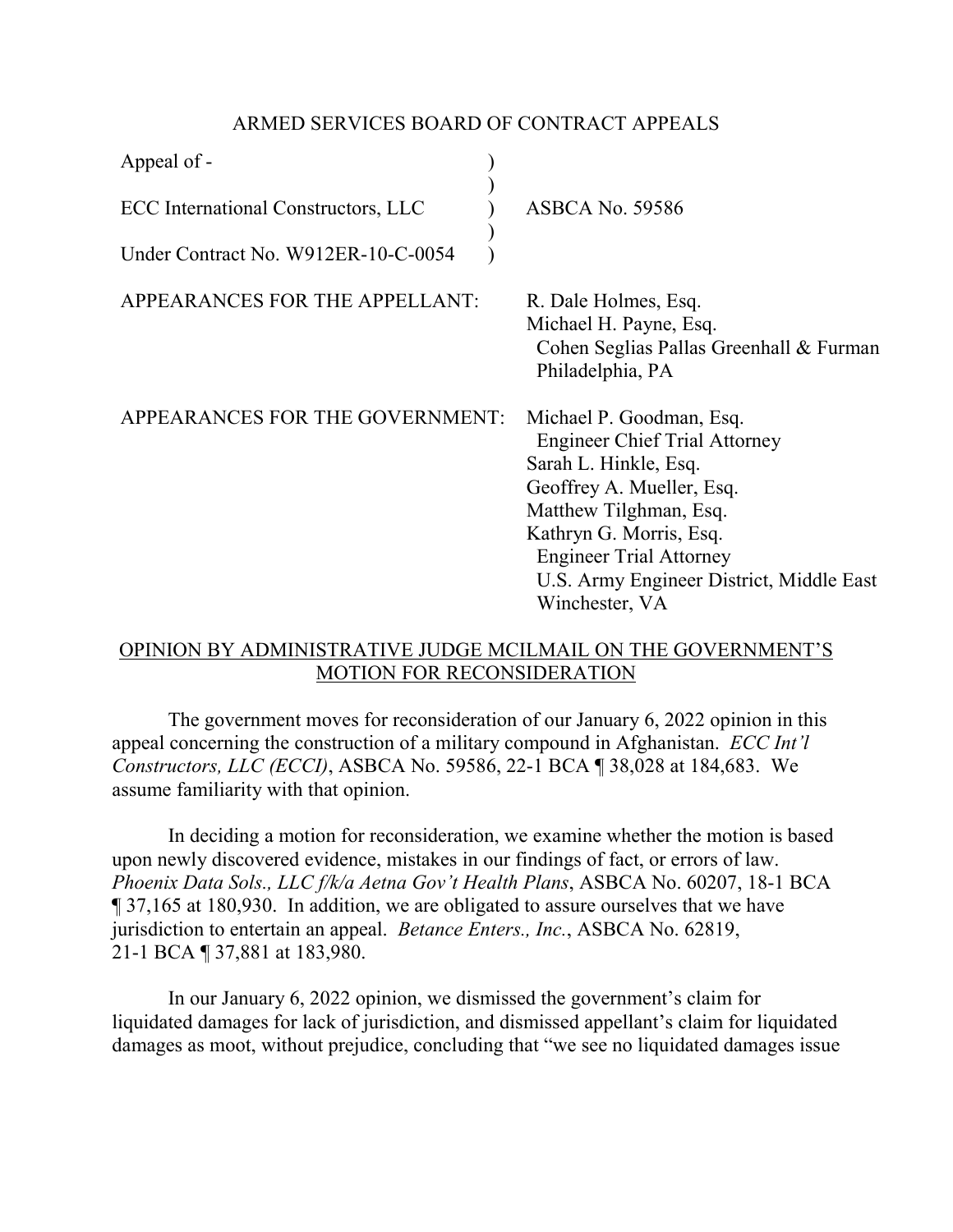to adjudicate on its merits." *ECCI*, ASBCA, 22-1 BCA ¶ 38,028 at 184,683. We explained:

> The parties each claim \$940,274 in liquidated damages ostensibly withheld by the government and arising from this contract for the design and construction of a military compound in Afghanistan. . . . The government has the burden of proving that the Board possesses jurisdiction to entertain its claim for liquidated damages by demonstrating that the assessment of liquidated damages is memorialized in a timely final decision by a contracting officer. The government does not demonstrate that a contracting officer has issued a final decision assessing liquidated damages. The government's post-hearing reply brief references a January 18, 2014 contracting officer's final decision, but that decision addresses appellant's request for a time extension and more than \$800,000; that decision does not assess liquidated damages against appellant. Because the government does not satisfy its burden to establish our jurisdiction to entertain its claim to liquidated damages, that claim is dismissed for lack of jurisdiction. Consequently, what the government says is \$940,274 in liquidated damages is actually, at least at this point, a contract balance presumably owed to appellant.

*Id.* (internal citations omitted).

The government says that it agrees that there was "no liquidated damages issue to adjudicate on its merits" (gov't mot. at 1), but says:

> Where we part ways with the decision is with the premise that the government ever bore any burden to establish jurisdiction in the first place. The Board opines that in order to retain the liquidated damages that the government has collected on this contract, the government needed to establish this Board's jurisdiction. Accordingly, after concluding that the government did not establish jurisdiction, the Board concludes, in dicta, that "what the government says is \$940,274 in liquidated damages is actually, at least at this point, a contract balance presumably owed to appellant." We respectfully disagree that the government owes that balance to ECCI, and for that reason submit this motion for reconsideration.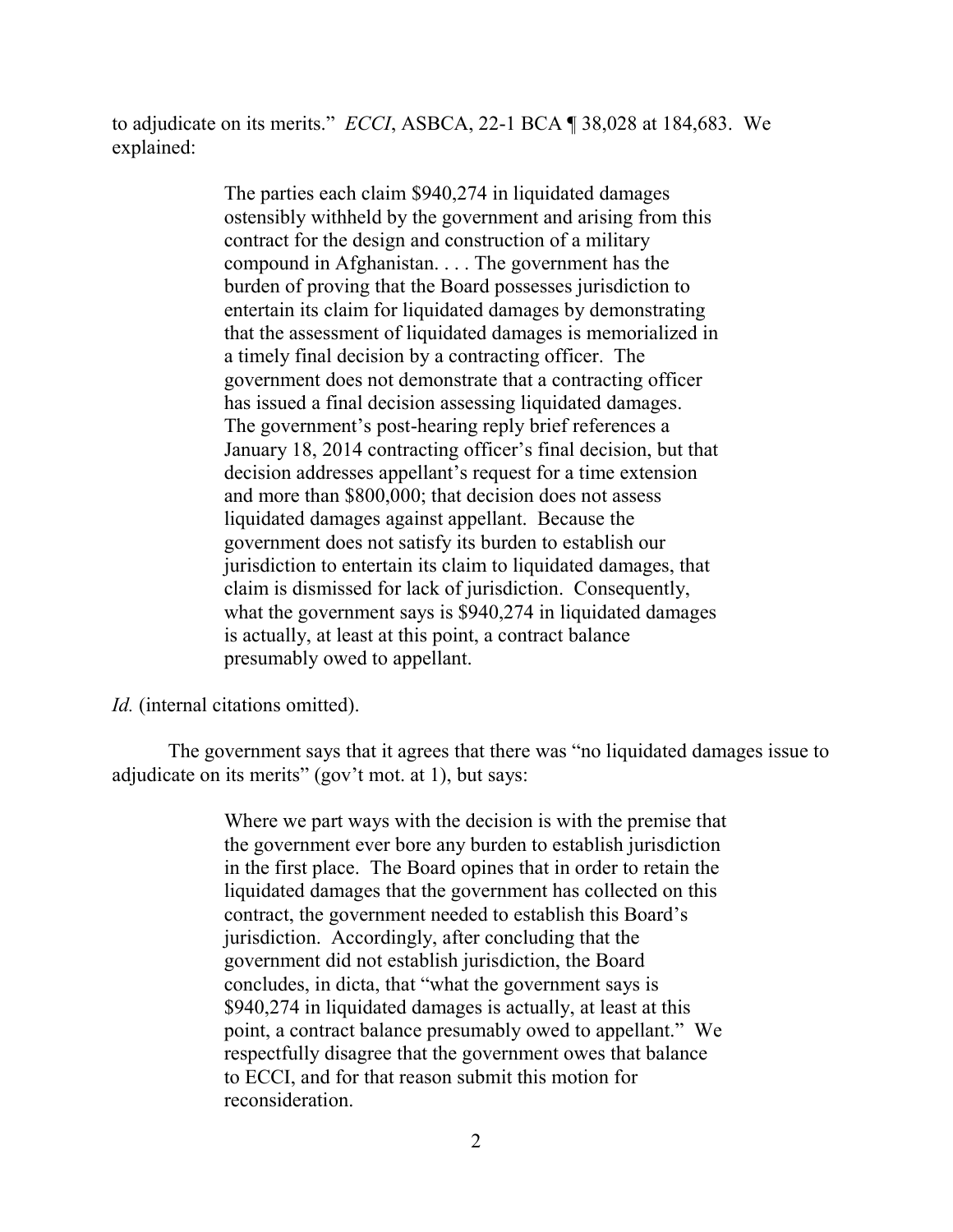(*Id.* ) The government continues:

the Board erred as a matter of law that the Government had the burden of proving jurisdiction over [*appellant's*] claim for remission of liquidated damages, and erred in holding that, with the Board's dismissal, "what the government says is \$940,274 in liquidated damages is actually, at least at this point, a contract balance presumably owed to appellant."

*Id.* at 7 (emphasis added).

The government also says that "the government has not *actually* submitted a claim for liquidated damages to this Board" (*id.* at 3 (emphasis added)). If it hasn't, it certainly sounds like it has. In their post-hearing briefing, both appellant *and the government* claimed \$940,274 in liquidated damages (*see* gov't br. at 40 ("The government is entitled to \$940,274 in liquidated damages, as established above. *See*, *supra*, Section entitled 'Government's Claim for Liquidated Damages.'"); app. br. at 111-12). In paragraphs 9 through 14 of its post-hearing brief, which the government wholly ignores in requesting reconsideration, the government explained:

## GOVERNMENT'S CLAIM FOR LIQUIDATED DAMAGES

9. The Contract established liquidated damages in the amount of \$2,338.99 for each calendar day of delay after the project's completion date. R4, Tab 5, p. 39, ¶ 52.211-12.

10. The project's final completion date was February 22, 2013, established by Modification P00016. R4, Tab 30.

11. On January 18, 2014, the Contracting Officer found that ECCI was entitled to a time extension of 19 days, which was not incorporated into the Contract by modification. R4, Tab 2. The revised completion date should be March 13, 2013.

12. Work substantially completed on April 19, 2014, with turnover and acceptance of the JOC and Communications buildings. R4, Tab 727.

13. The difference between the revised contract completion and actual substantial completion dates, March 13, 2013, and April 19, 2014, is 402 days.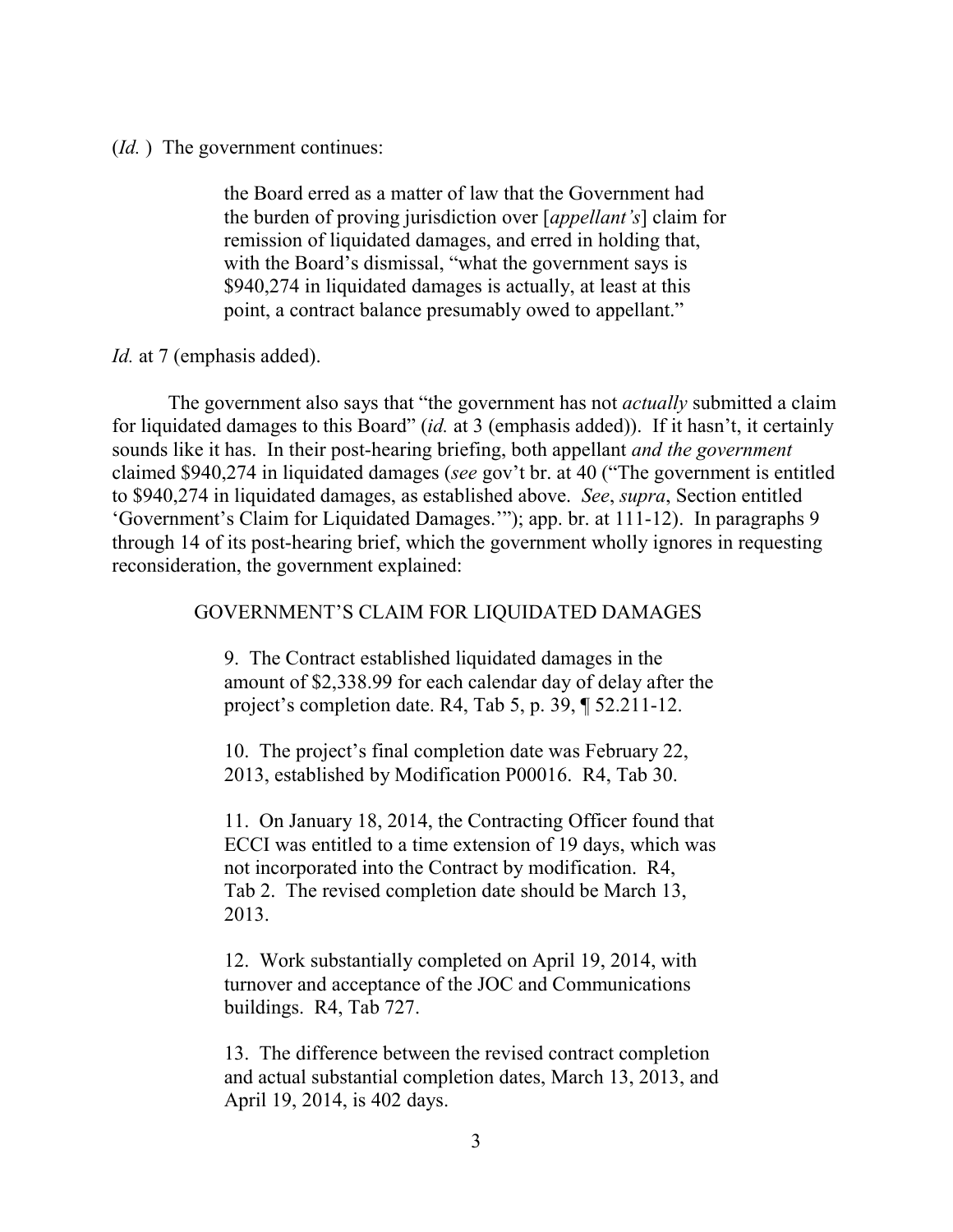14. The amount of liquidated damages for the delay of 402 days is \$940,273.98.

The government is entitled to the amount of \$940,273.98 in liquidated damages because ECCI completed the project 402 days late. As shown below, the government was not responsible for any of the delay in completion of the project.

(Gov't br. at 3) And in its post-hearing sur-reply brief, which the government also ignores, the government further explained that:

> "The assessment of liquidated damages is a government claim and the government has the initial burden of proving that a contractor failed to meet the contractual completion date and that the period of time for which it assessed liquidated damages was correct." *. . .* The Government has met this burden.

(Gov't sur-reply br. at 1)

In view of the government's representations in its post-hearing briefing, we deny the government's motion to reconsider to the extent that the government has, perhaps inadvertently, asserted the type of liquidated damages claim for which the government might have the burden to prove jurisdiction. *See ASFA Int'l Constr. Indus. & Trade, Inc.*, ASBCA No. 57880, 14-1 BCA ¶ 35,736 at 174,906. But that is not the end of the story. The briefing on the motion to reconsider persuades us that in arriving at our January 6, 2022 opinion, we overlooked that in May 2021 post-hearing briefing addressing our jurisdiction to entertain the government's liquidated damages claim, both parties point to an April 9, 2014 pay estimate (R4, tab 816) in which the administrative contracting officer assessed and withheld \$940,273.98 in liquidated damages for 402 days of delay (gov't May [1](#page-3-0)1, 2021 br. at 2; app. May 11, 2021 br. at 1).<sup>1</sup> That April 9, 2014 action

<span id="page-3-0"></span><sup>&</sup>lt;sup>1</sup> In its May 11, 2021 brief, the government elaborated upon its claim to liquidated damages, requesting "that the Board find that it possesses jurisdiction to hear the Government's claim for liquidated damages to the extent that the Board finds it possesses jurisdiction to hear Appellant's claims for time extensions" (gov't May 11, 2021 br. at 7). And in its May 19, 2021 filing, the government requests "that the Board find that it possesses jurisdiction to hear the government claim for liquidated damages only to the extent that the Board finds it possesses jurisdiction to hear Appellant's claims for time extensions based on excusable delay" (gov't May 19, 2021 br. at 2). Earlier, in a May 2021 post-hearing brief addressing the Board's jurisdiction to entertain appellant's claim to the remission of liquidated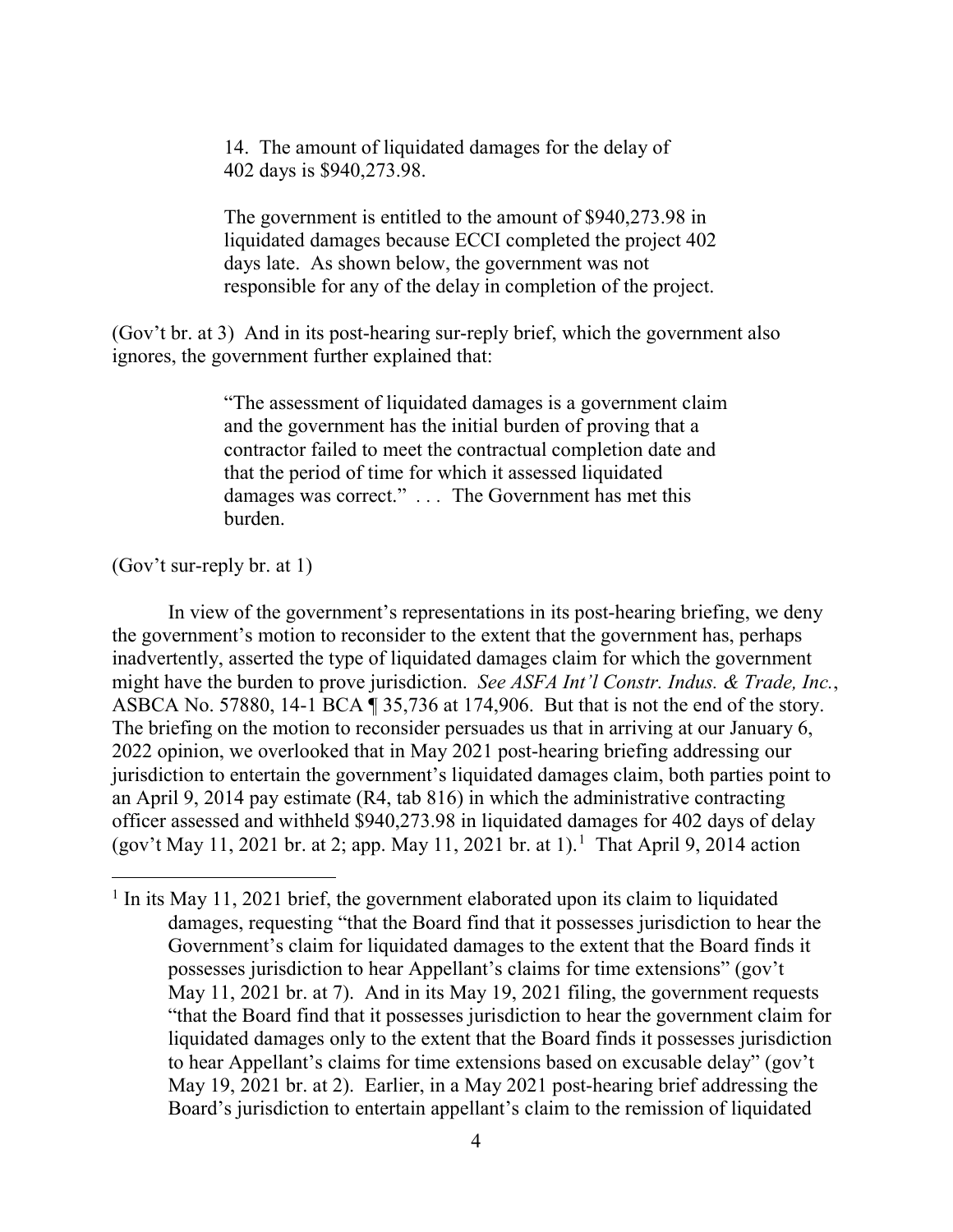means that the government has actually (not just ostensibly) withheld the \$940,274 in liquidated damages that both parties have claimed in this appeal, and that we erred in concluding (1) that as a result of our dismissal of the government's claim for lack of jurisdiction, there is "no liquidated damages issue to adjudicate on its merits," and (2) that "[c]onsequently, what the government says is \$940,274 in liquidated damages is actually, at least at this point, a contract balance presumably owed to appellant." Because the government has withheld the liquidated damages, there is still before us appellant's claim to the remission of that withholding. [2](#page-4-0) *See R.R. Gregory Corp.*, ASBCA No. 58517, 14-1 BCA ¶ 35,524 at 174,110-11 (contracting officer withheld liquidated damages before definitizing that assessment in a final decision; contractor appealed, and, as proponent of the claim, which claim first accrued upon withholding, contractor had the burden of proving the Board's jurisdiction).

For these reasons, the government's motion for reconsideration is denied in part and granted in part, and our January 6, 2022 opinion is amended to delete from that opinion (1) the last sentence of the second paragraph of the opinion, and (2) the last paragraph of the opinion. In a separate opinion we will address (1) appellant's claim to the remission of liquidated damages withheld on April 9, 2014; and (2) the government's position regarding its entitlement to keep those liquidated damages.

Dated: May 2, 2022

Timorhy (M)

TIMOTHY P. MCILMAI Administrative Judge Armed Services Board of Contract Appeals

(Signatures continued)

 $\overline{a}$ 

damages, the government stated that "[w]hile Appellant has described remission of liquidated damages in the amount of \$940,274.00 as a contractor claim for delay damages, ECCI post-hr'g br., at 110-11, *it is in fact the Government's claim to assessment of liquidated damages, to which Appellant must present an affirmative defense*" (gov't May 7, 2021 br. at 15 (emphasis added)).

<span id="page-4-0"></span> $2$  We understand that the government asserts entitlement to keep the liquidated damages that appellant requests be remitted (*see* gov't br. at 3, 40; gov't sur-reply br. at 1-3; app. br. at 111, 117). We also understand that although appellant in at least one point in its post-hearing briefing requests the remission of the entire \$940,274 withheld, elsewhere it requests remission of only 400 days' worth of that 402-day amount (app. br. at 111, 117).